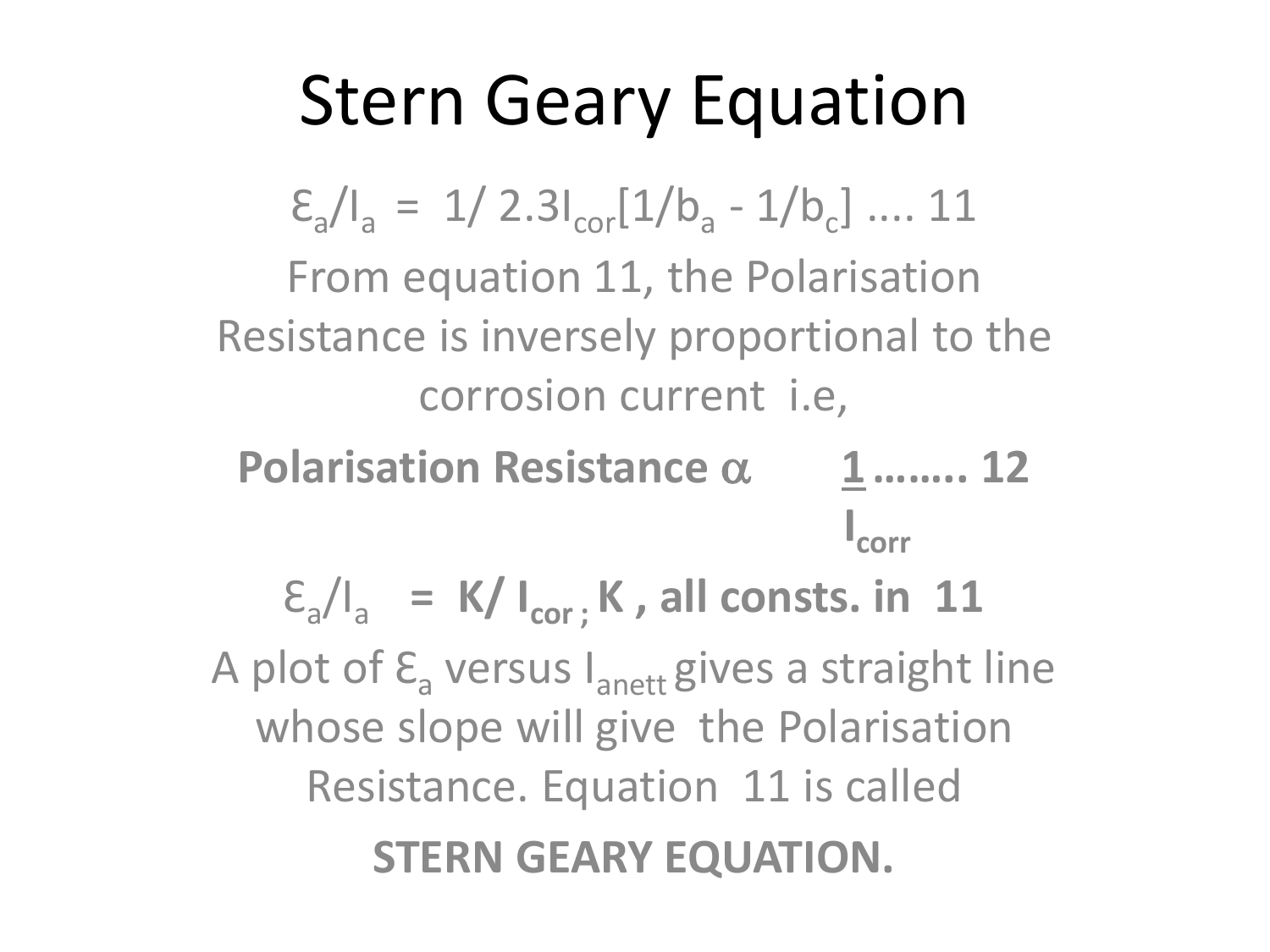#### Corrosion monitoring

- **The working principles of corrosion monitoring probes are based on the Polarisation Resistance method of measuring Corrosion Rates.**
- Linear Polarisation Resistance (LPR) widely used in industries. The technique has been used successfully for over thirty years, in most types of water-based, corrosive environments.
- Has been applied in **Cooling water systems, Secondary recovery system, Potable water treatment and distribution systems etc**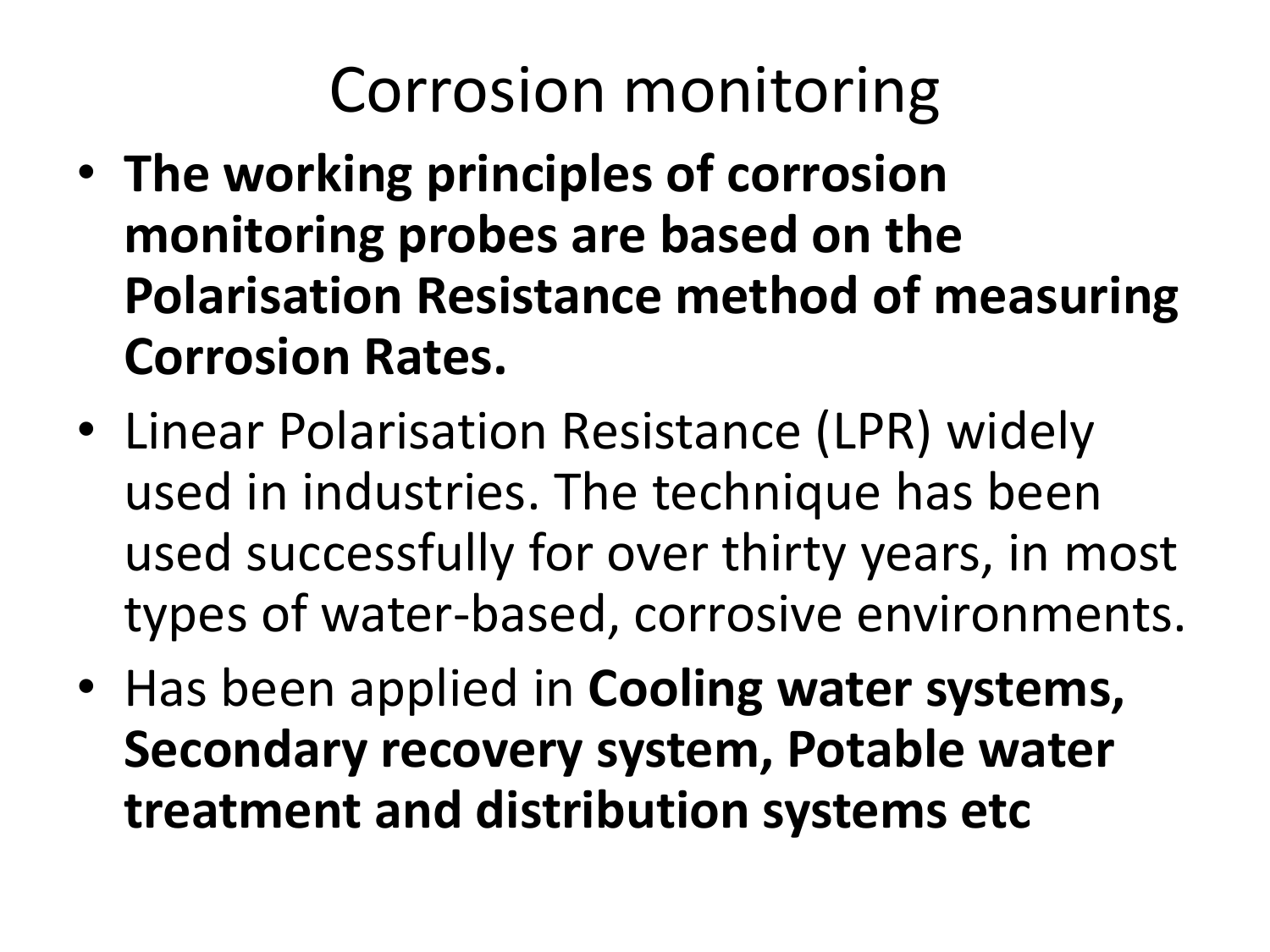## Other methods of corrosion monitoring

- Corrosion coupons- expose weighed sample (coupon) of the metal or alloy under consideration into the process, and later remove after a time interval. Re-weigh and obtain metal loss.
- Electrochemical Impedance Spectroscopy(EIS)
- Electrical Resistance
- Inductive resistance probes etc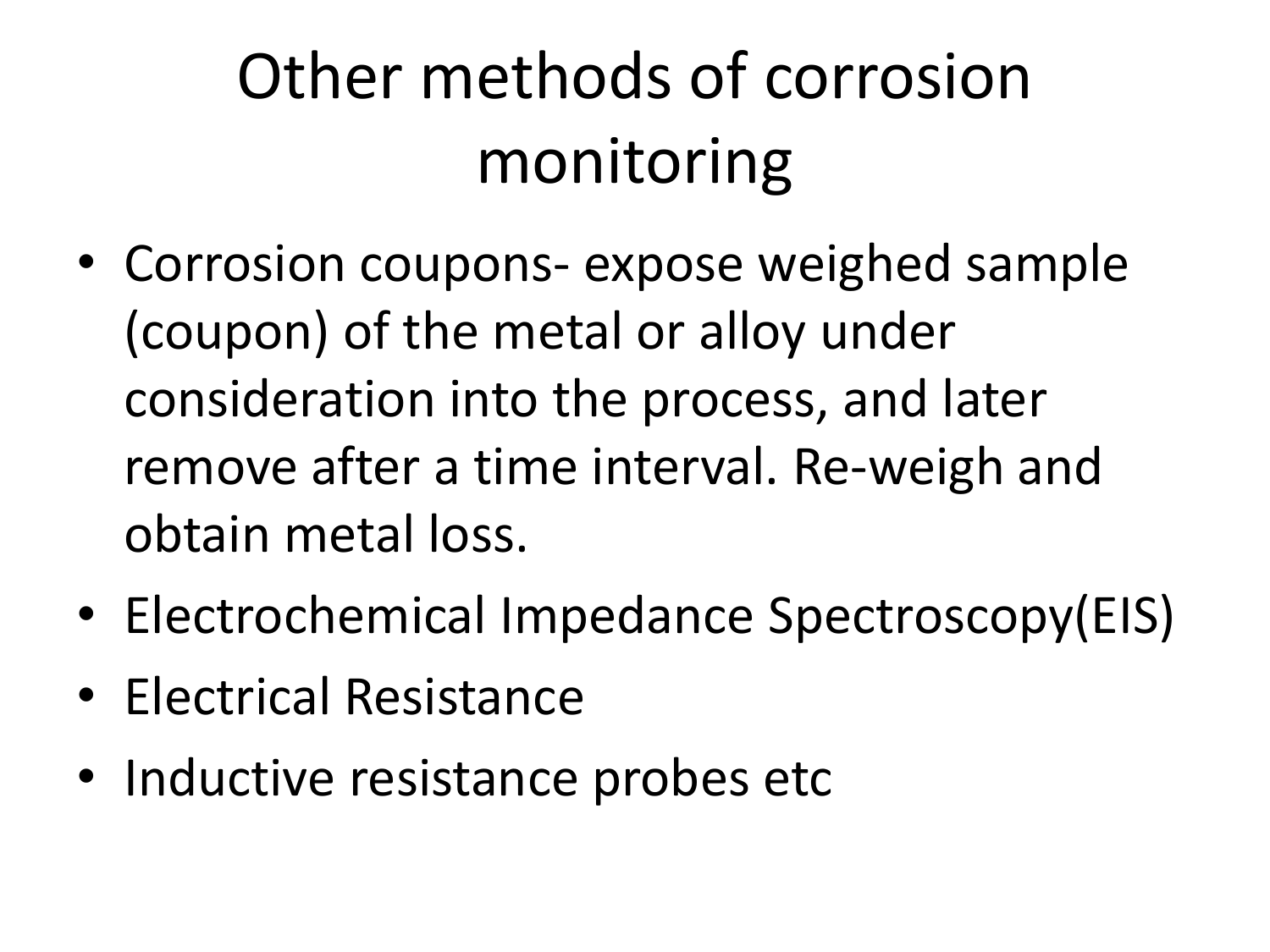# Factors affecting rates of corrosion

- Factors **thermodynamic or kinetic in origin. Effects can be explained using Evans diagrams Thermodynamic Factors**
- $\Delta E$  is the thermodynamic driving force for any electrochemical reaction. For a metal, M corroding freely in an acidic medium, the thermodynamic force is given by,

$$
\Delta E = E_{H} - E_{M}
$$
 1

• If there is a change in  $E_H$  to  $E'_H$  the corrosion **current increases from i<sub>cor</sub> to i'**<sub>cor</sub> as shown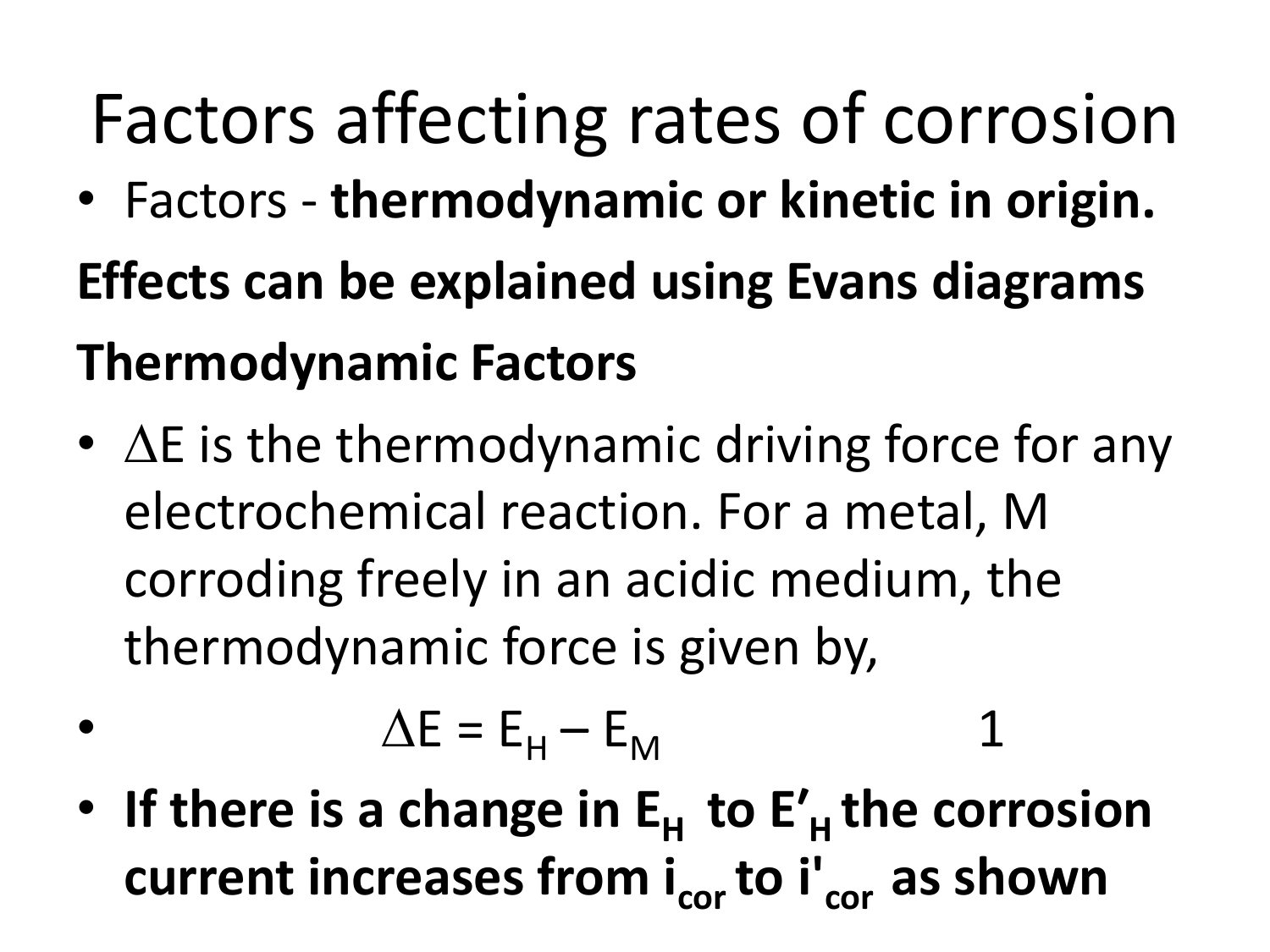## Effect of pH  $E_H$  = -0.059pH

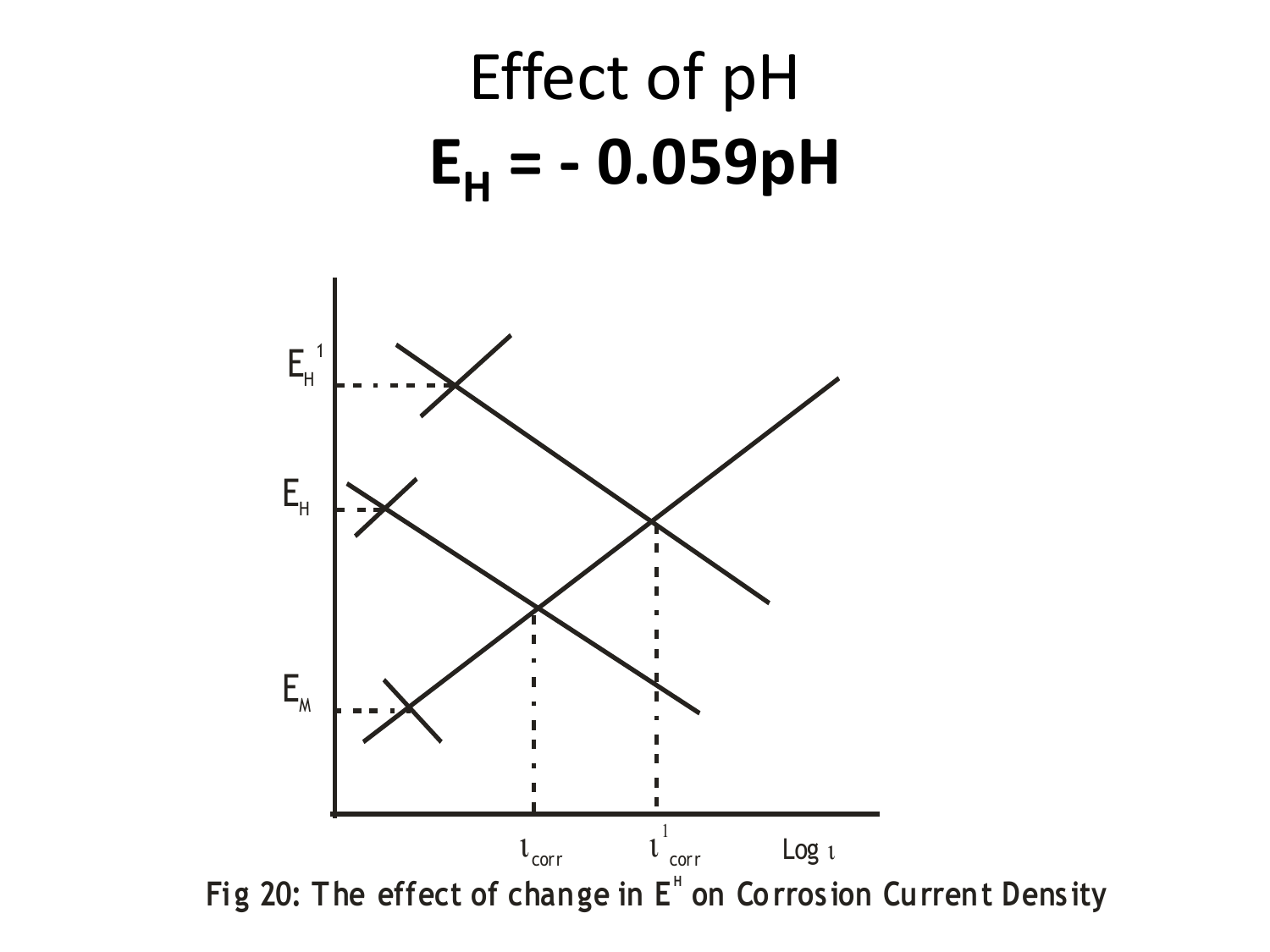#### Kinetic Factors

- Xchange current density,  $i_{\circ}$
- The exchange current density for hydrogen evolution on metals and alloys differ a great deal. It depends on the chemistry of individual electrode. It is high for some, where it favours high corrosion rate of the electrode in acidic medium, e.g. Iron. It is low for some e.g. Pb where low corrosion rates in acidic media have been observed. The value of exchange current density for the evolution of hydrogen can explain vastly differing corrosion rates observed for electrodes with similar potentials in the same medium.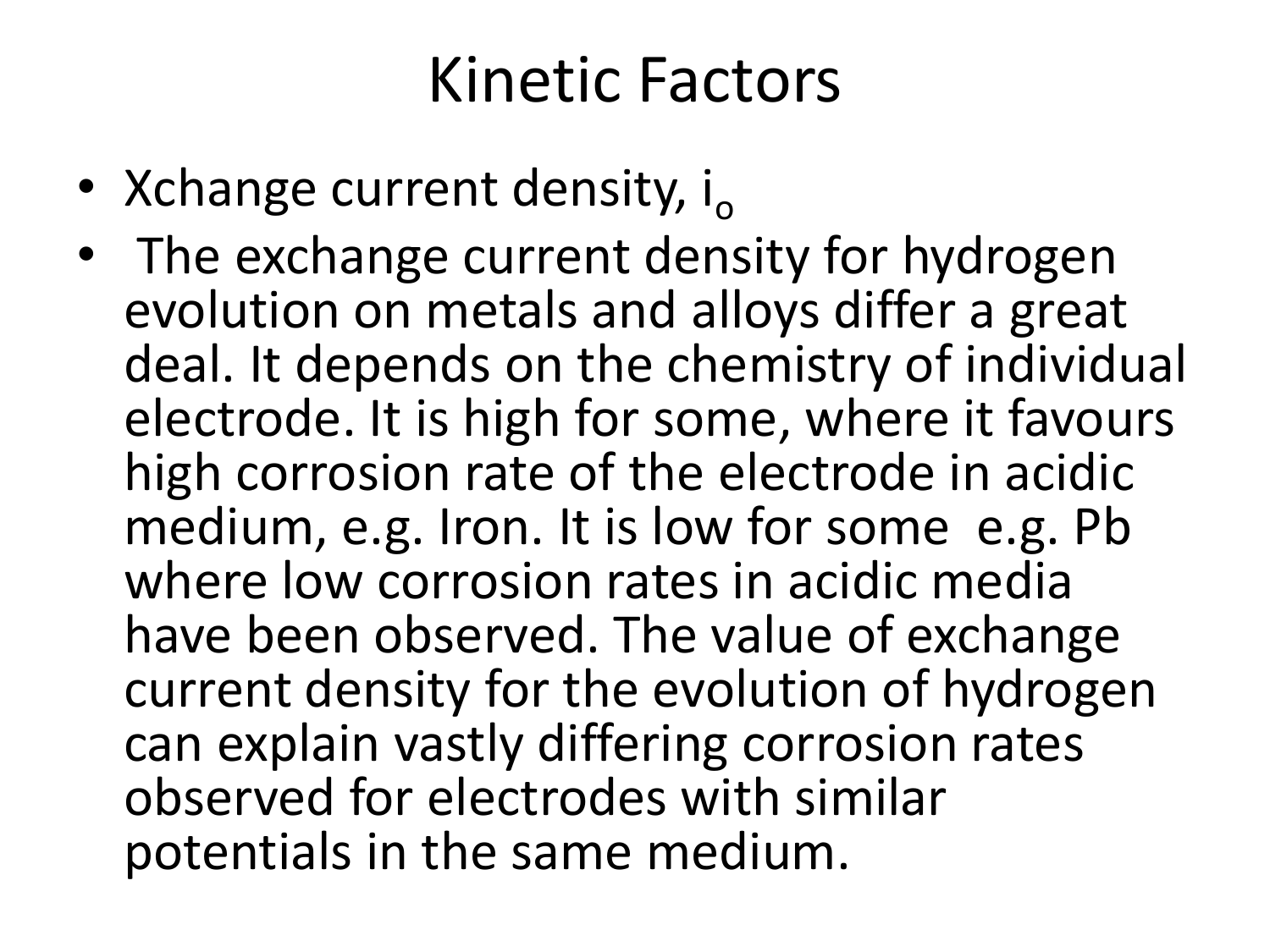### E/logi diagram for M in acid e.g Impure Zn and pure Zn